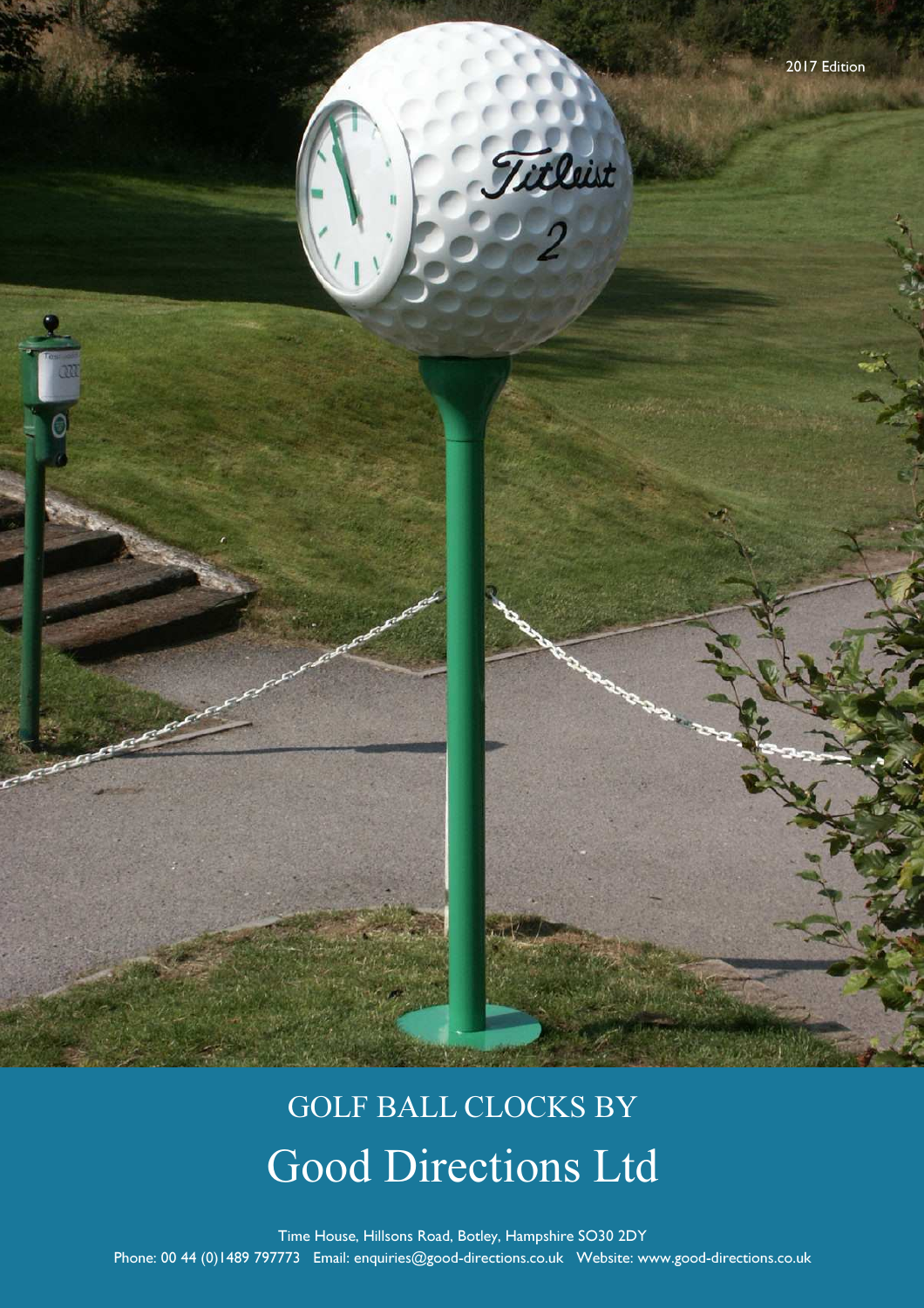## Great promotional opportunities



## Easy to read for tee times